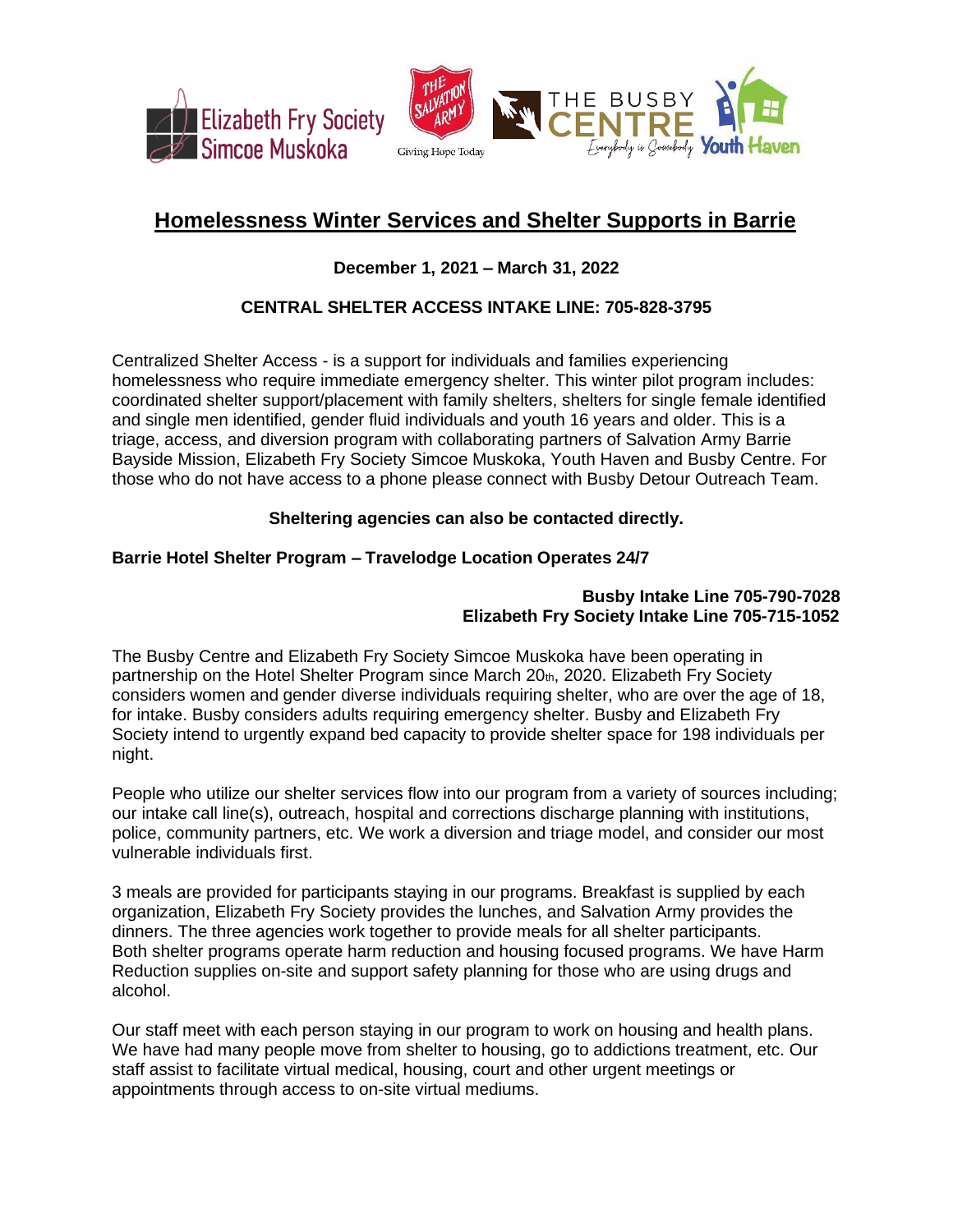



Barrie Hotel Cont…

The following community partners offer on-site support (occasionally this has to be limited during lockdown/outbreak):

- Canadian Mental Health Association
- Paramedicine Program, The County of Simcoe
- Empower Simcoe
- HepCure Hep C testing, treatment and support
- Listening Post
- Hospice Simcoe (assist with grief support when then is a death in the community)

# **The Busby Centre – Outreach Teams**

## **Outreach Program**

Our **Detour Street Outreach Team** is providing services 7 days a week with hours of 9am-9pm. This team can be reached at **705-627-7086**, and is connecting with people experiencing unsheltered homelessness through the city of Barrie and area. This team provides brief service housing and harm reduction support as well as more intense case manage support for those who are not connected to other supports. They also facilitate medical, corrections and other support appointments virtually out in the community.

Our **Outreach Van** program is providing service from 1-9pm daily. This team can be reached at **705-790-5654**. Daily stops; Spirit Catcher at 1:30pm, 3:00pm at CMHA 15 Bradford Street at 5:30pm, South End Stop: Parking lot at NE corner of Bryne Dr and Caplan Ave (Old Sears) at 7pm and in the front parking lot of 88 Mulcaster at 7:50pm. The rest of the time is by appointment. This team serves individuals and families who are experiencing, or at risk of homelessness. Accessible items include; food, hygiene supplies, seasonal clothing, bedding and linens, tents, tarps, harm reduction supplies, pet food, etc.

## **Drop In/Warming Centre Programs and Services**

### **88 Mulcaster Street Centre Main line: 705-739-6916**

Our Busby Centre HUB at 88 Mulcaster Street will be open from 7:30am-3pm Monday through Friday for breakfast-to-go items (starting November 15, 2021) and general support, hygiene supplies, seasonal clothing, harm reduction supplies, as well as access to short-term warming space, free showers, and washrooms. This program is also an access point to facilitate medical, corrections and other support appointments virtually. Hours will be increased in December 2021.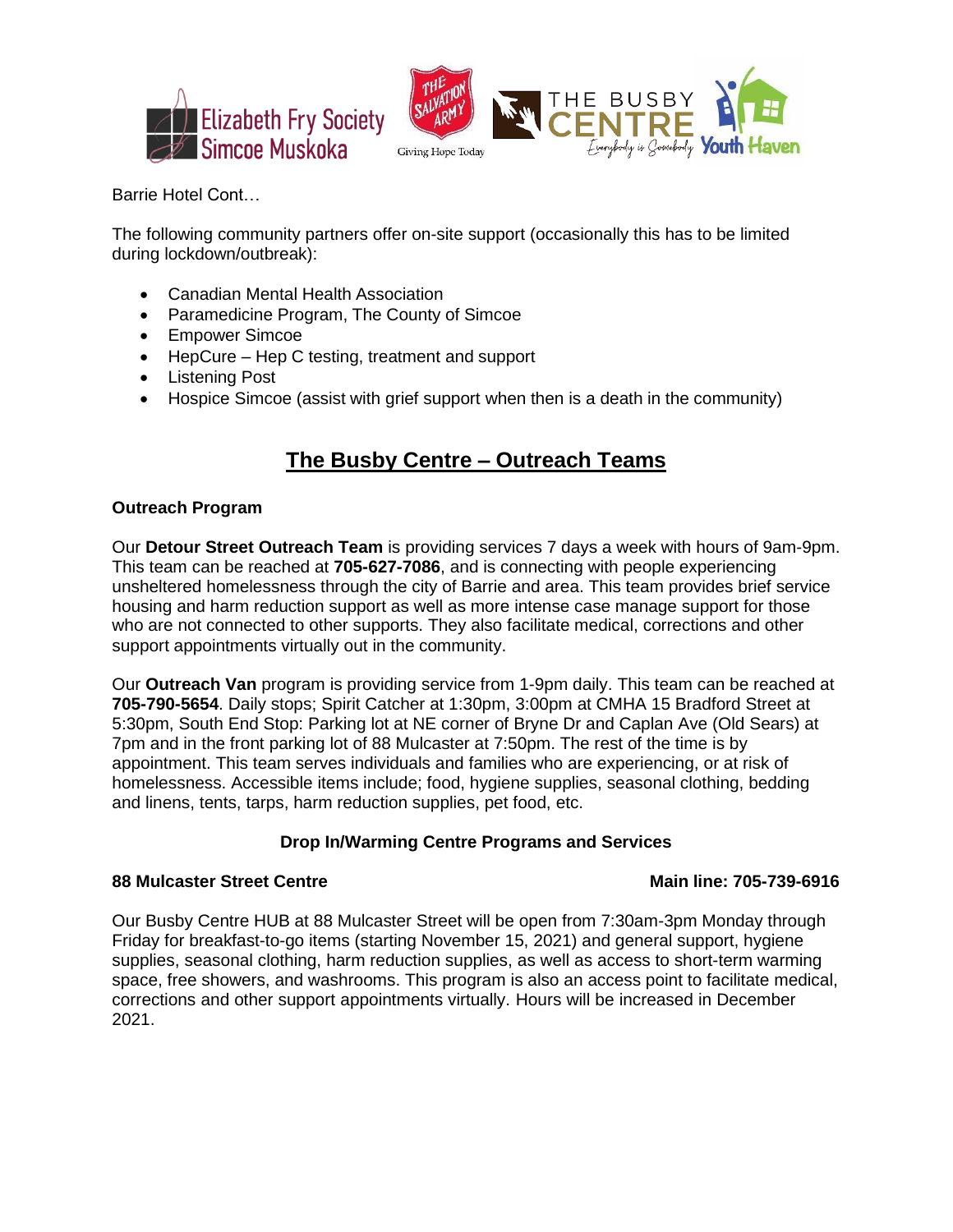

2

## **Busby Overnight Warming Centre at 88**

If it presents in mid-November/early December 2021 that additional space is required for overnight sheltering, we will open an overnight warming centre at our 88 Mulcaster Street location from 10pm-8am for those experiencing unsheltered homelessness. This is a lower barrier program. Harm reduction supplies available for pick up to the general public during this time.

## **Other Programs and Services**

## **Collingwood Hotel Shelter Program**

Busby is facilitating the COVID shelter response in the Collingwood areas. Similar program as the above Barrie Hotel program however much smaller.

## **Trustee Program**

This is a volunteer Trustee program that assists participants to deposit money into trusteeship bank account and receive brief support with money management. This is a self-directed, case management supported program.

## **Lucy's Place Supportive Housing**

In partnership with Redwood Park Communities, the Busby Centre provides the 24/7 on-site support staff at Lucy's Place Support Housing. This program supports up to 19 residents who had formerly experienced chronic homelessness.

## **Elizabeth Fry Society Simcoe Muskoka**

### **102 Maple Ave Location Main line: 705-725-0613**

We are open at the Elizabeth Fry Society Simcoe Muskoka home location building from 9:00 am -4:00 pm, Monday through Friday for: general support, facilitating access to shelter, hygiene supplies, seasonal clothing (as available), Naloxone kits and access to washrooms.

## **Youth Trustee Program Youth Trustee Intake: 705-794-6226**

Youth aged 16 and 17, who no longer live with a parent or guardian, require a Trustee to access financial benefits through Ontario Works. The Youth Trustee Program, assists with applying for and accessing financial benefits, support to meet Ontario Works program requirements, referrals to other agencies, housing searches, access to the food bank, job readiness, transitional preparation out of the program and other resources.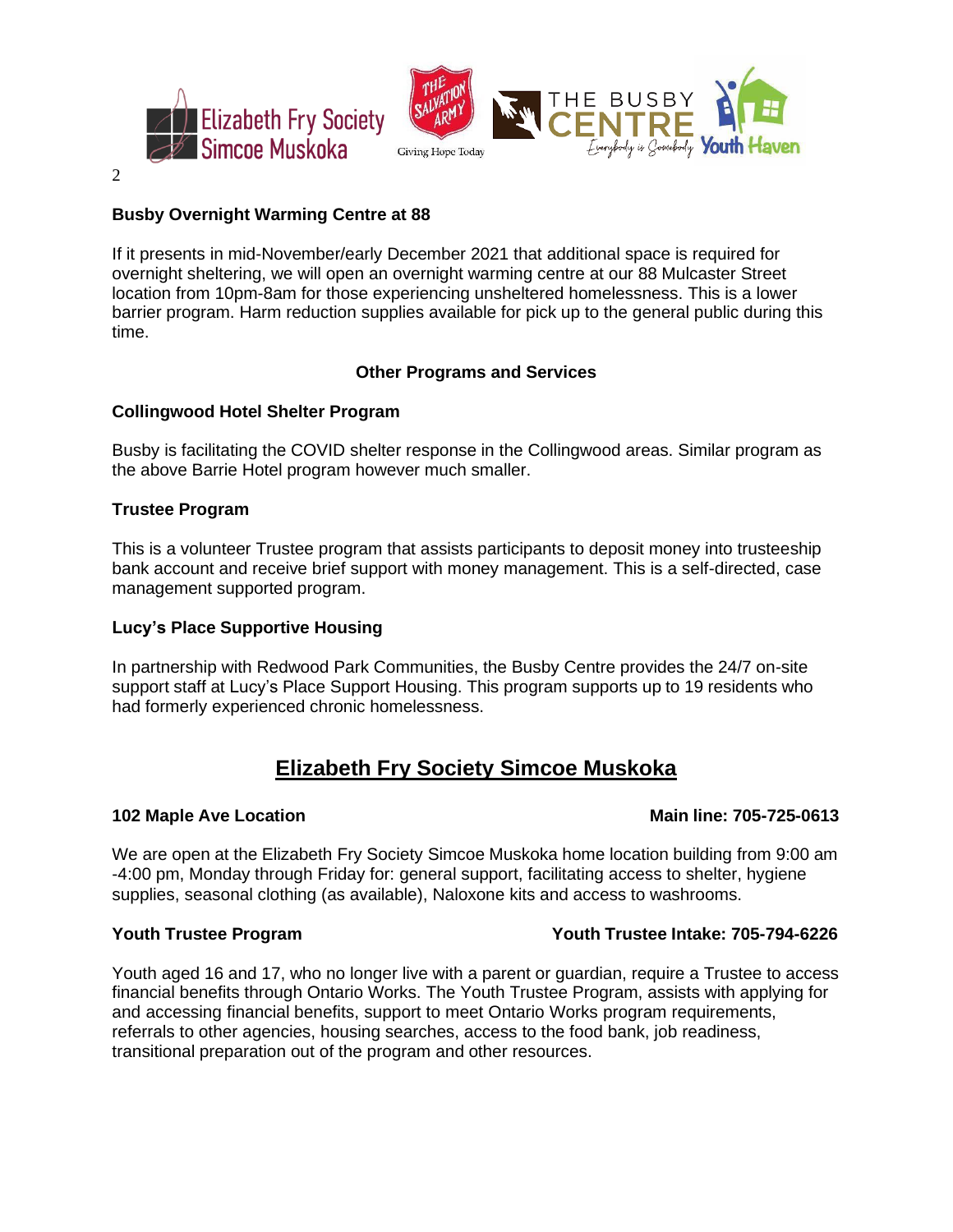

Elizabeth Fry Society Cont…

## **Post Incarceration Transition Program 705-795-0076**

Transitional supports and services to individuals experiencing homelessness when being released from the local Provincial correctional institution, Central North Correctional Centre (CNCC). Program eligibility includes; individuals of any gender, over the age of 18, who identify as having no fixed address when discharging from CNCC into the community of Simcoe County. Post Incarceration Workers will assist individuals in identifying temporary or permanent housing/shelter while connecting participants to community resources to address; housing, mental health, and harm reduction.

# **Salvation Army Barrie Bayside Mission Centre**

## **Main Line: 705-728-3737**

## **Shelter**

Provides shelter to men (19+) and families (with Children 18 & under in their care). We are a housing focused shelter and work with the individual to find suitable housing. In all situation, diversion from shelter program is attempted first. Health care services (paramedics, CMHA, etc) are provided on site for all men in the shelter. Referrals are made for families for any of their health care needs. Each participant is assigned a caseworker and housing access worker to assist in finding suitable housing.

**Intake for men** – based on available beds, first come-first serve – no waiting list. **Intake for families** – call **705-728-3737 ext. 233** to complete shelter diversion, and speak to caseworker. If diversion can't be done, then intake is either completed or the family put on the waiting list (and connected to services).

## **In-House programming**

There are programs offered only to residents of the men shelters (i.e., Anger management, conflict resolution, cooking classes, etc.).

## **Food**

2 meals a day, are provided 7 days a week for lunch and dinner for community members. Lunch is available 12:00 -1:00 pm and Supper is 5:00 pm - 7:00 pm. All meals are served in take-out format. Meals are given out from shelter door during these times. Shelter participants (men) are provided 3 meals a day, plus snack.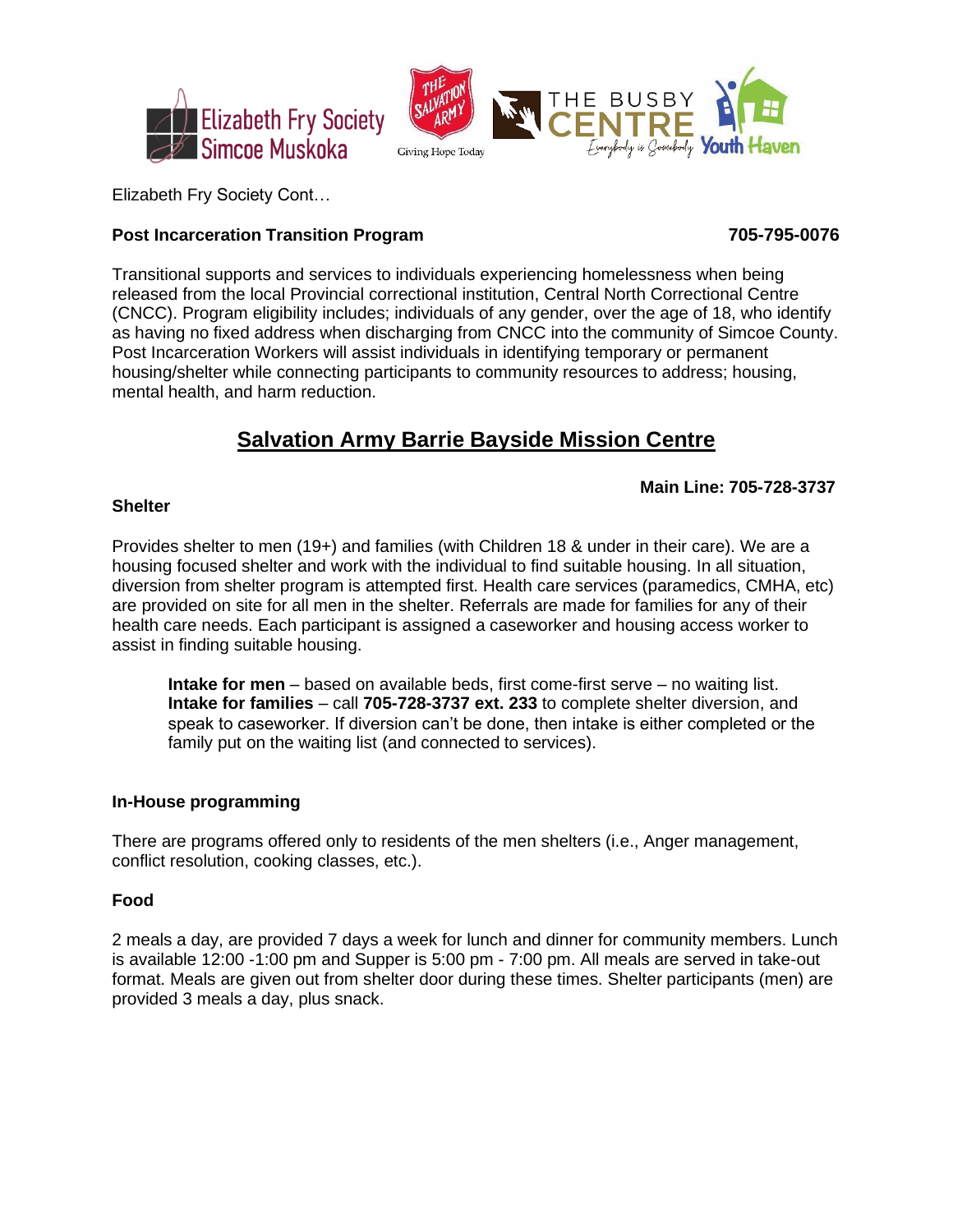

Salvation Army Cont…

## **ID Clinic**

Assistance to obtain on Ontario Birth Certificate to low-income individuals. Applications can be completed through OW/ODSP Worker (in-person meeting) or appointment can be made through Laura at ext. 227.

## **Clothing/Household Assistance**

Offered through a voucher program. Appointment to be made with Laura at ext. 227 for a voucher to be redeemed at the Salvation Army Thrift Store. Immediate needs are sometimes met with supplies at the Centre. This includes winter coats. Socks can be asked for at shelter door and provided while supplies last.

### **Christmas Assistance**

Food & toy hampers are provided after Christmas Cheer is done, usually the couple of days leading up to Christmas. This is for people who missed or did not qualify for Christmas Cheer. All inquiries can be directed to Laura at ext. 227.

## **Income Tax Clinic**

The Income Tax Clinic normally runs in March/April. It is still being explored as a possible program for 2022, but will depend on volunteers' availability.

## **Youth Haven**

## **22 Wellington Street East, Barrie 705-739-7616**

Youth Haven provides **emergency housing** and individualized wrap-around supports to youths between the ages of 16-24. Youth Haven is staffed 24 hours, 365 days a year for any youth who needs assistance. Youth Haven's house currently features 13 beds that can safely shelter anyone facing homelessness and in need of shelter.

### **Youth Haven Transitional Housing, 46 Toronto Street, Barrie 705-739-7686**

In addition to our emergency shelter, Youth Haven provides a **Transitional Housing Program** offering 11 off-site transitional beds to youth who may require extra time and skill development to become successful adults in our community. Our transitional housing program helps our young people in-need develop real life skills in a supportive and caring environment, giving them the tools needed to succeed in their own home. **Please note: In times of extreme cold weather, our transitional house can be used for a warming centre during the day. COVID-**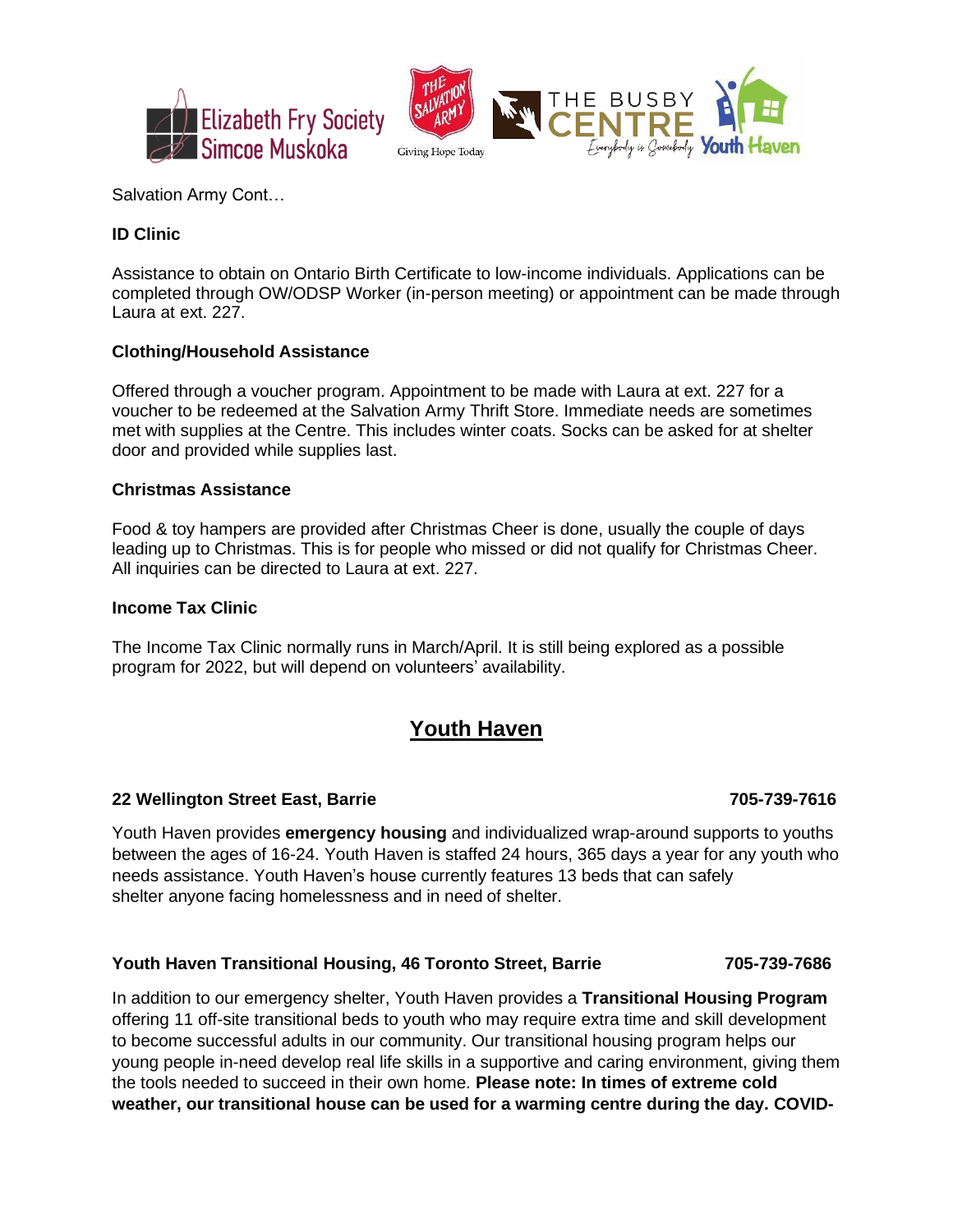



Youth Haven Cont…

## **19 protocols will be in place to ensure the safety of those using our facility, our residents and our staff.**

**Youth Haven Outreach Services For inquiries, please contact 705-817-1148**

Our **Outreach counselling and support services** are offered to youth between the ages of 16- 24 and their families throughout the County of Simcoe with offices in Barrie, Orillia, South Simcoe and Midland. Some of these services include:

- 1. 1:1 counselling support for those experiencing a wide range of identified issues including (but not limited to) emotional support, anger management, self esteem, healthy relationships, substance use, etc.
- 2. Support for parents/caregivers
- 3. Employment and Education support
- 4. Advocacy
- 5. Court support
- 6. Housing support

# **Barrie Area Resource numbers:**

Busby main line: 705-739-6916

Detour Walking Outreach: 705-627-7086

Mobile Van Outreach: 705-790-5654

Canadian Mental Health Association: 705-726-5033

Empower Simcoe Housing Resources: 705-739-0485

## **Barrie Shelter Numbers:**

Busby Shelter intake 705-790-7028

Elizabeth Fry (Shelter for women) 705-715-1052

Youth Haven (Shelter for under 24 yrs old) 705-739-7616

Salvation Army (Shelter for men & families) 705-728-3737

Women and Children's Shelter 705-728-2544

John Howard Society Warming Centre 705-817-0250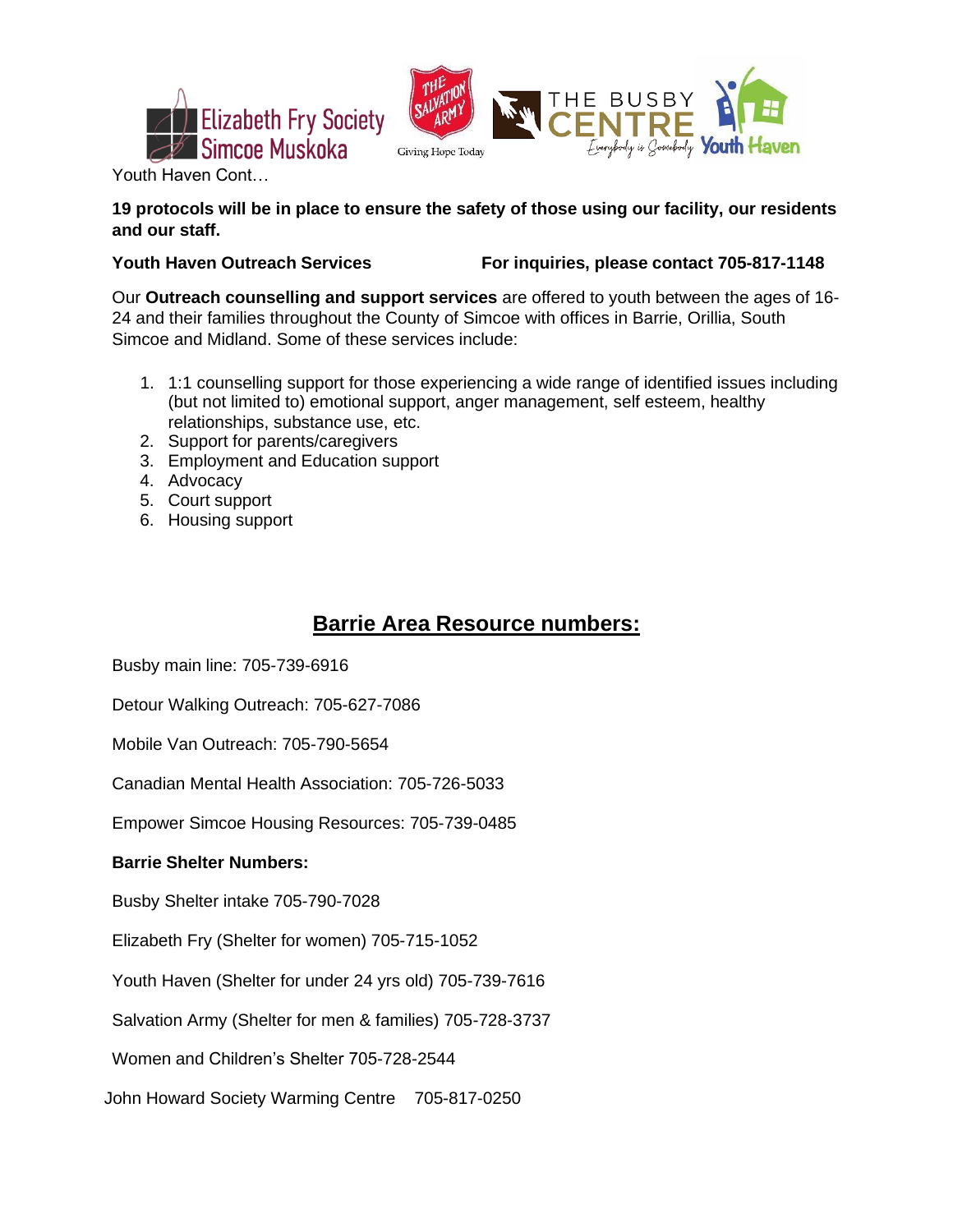







## **Barrie Winter Plan Overview**

**Winter Central Intake Line: 705-828-3795** Legend \*ADL's = Activities of Daily Living

| <b>Shelters/Warming</b><br><b>Centres</b>                                                                                                                                           |                                                                                                            |                                         |                                                                                                                                              |                                    |  |  |  |
|-------------------------------------------------------------------------------------------------------------------------------------------------------------------------------------|------------------------------------------------------------------------------------------------------------|-----------------------------------------|----------------------------------------------------------------------------------------------------------------------------------------------|------------------------------------|--|--|--|
| <b>Program and/or Service</b>                                                                                                                                                       | <b>Available</b>                                                                                           | <b>Food Provision</b>                   | <b>Basic Expectations</b>                                                                                                                    | <b>Staffing</b><br><b>Criteria</b> |  |  |  |
| <b>Busby &amp; Elizabeth Fry Shelter Combined capacity 178</b><br>spaces<br>Busby Intake Assessment & Information 705-828-3795<br>Efry Intake Assessment & Information 705-715-1052 | 24 access for participants in<br>program                                                                   | 3 meals and 2 snacks<br>provided        | -must be able to follow COVID<br>protocols<br>-must be able to meet ADL's                                                                    | 1:10                               |  |  |  |
| <b>Busby Respite Beds at shelter</b><br>Capacity up to 20 spaces<br>Busby Intake Assessment & Information 705-828-3795                                                              | 8:30pm-7am<br>Staggered intake times between                                                               | <b>Breakfast and snacks</b><br>provided | -must be able to follow COVID<br>protocols<br>-must be able to meet ADL's                                                                    | 1:6                                |  |  |  |
| 88 Mulcaster HUB Warming and Resources Centre<br>Capacity up to 9 spaces<br>Tentative Start date of Dec 15, 2021<br>88 Mulcaster Street, Barrie 705 739 6916                        | Day hours 8am-3pm<br>Overnight 9pm-7am<br>Will remain open 24/7 during<br>extreme weather                  | <b>Breakfast and snacks</b>             | -must be able to follow COVID<br>protocols<br>-must be able to meet ADL's<br>-access for those who are<br>unable/unwilling to access shelter | 1:4<br>(to manage<br>flow)         |  |  |  |
| <b>The Salvation Army</b><br>Capacity 32 men and 12 families<br>16 Bayfield Street, Barrie 705 728 3737                                                                             | 24 access for participants in<br>program                                                                   | 3 meals and 2 snacks<br>provided        | -must be able to follow COVID<br>protocols<br>-must be able to meet ADL's<br>$-Men 19+$                                                      |                                    |  |  |  |
| <b>Youth Haven</b><br>Capacity 13 spaces<br>20-22 Wellington Street, Barrie 705 739 7616<br>Youth Warming Morton House: 46 Toronto St, Barrie                                       | 24 access for participants in<br>program<br>care packages given out to<br>unsheltered or newly house youth | 3 meals and snacks<br>provided          | -must be able to follow COVID<br>protocols<br>-must be able to meet ADL's<br>-abstinence program 16-24                                       |                                    |  |  |  |
| John Howard Society of Simcoe and Muskoka & Gilbert<br><b>Centre Services and Warming Centre</b><br>Capacity 12<br>Trinity Anglican Church, 24 Collier Street, Barrie               | Monday to Friday 9am-5pm                                                                                   | <b>Snacks</b>                           | -require COVID screening<br>-agreement to abide by<br>COVID protocols                                                                        | 1:6                                |  |  |  |
| John Howard Society of Simcoe and Muskoka & Gilbert<br><b>Centre Services and Warming Centre</b><br>Capacity 6<br>20 Ann Street South, Barrie                                       | 7 days a week 8pm-7am<br>Sat & Sun 12-4pm                                                                  | Snacks                                  | -require COVID screening<br>-agreement to abide by<br>COVID protocols                                                                        | 1:3                                |  |  |  |